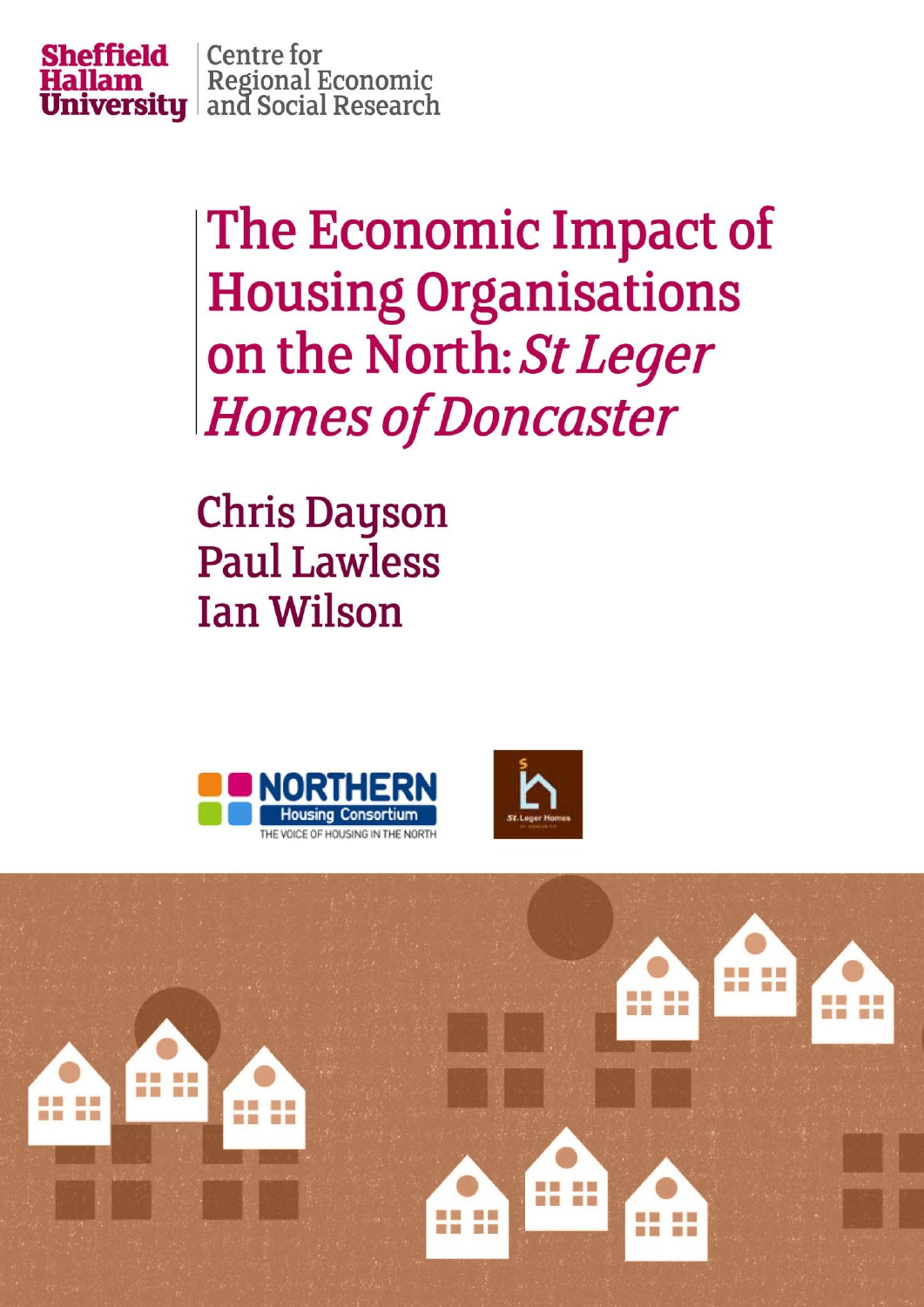## **The Economic Impact of Housing Organisations on the North: St Leger Homes of Doncaster**

**Author(s):**

Chris Dayson Paul Lawless Ian Wilson

January 2013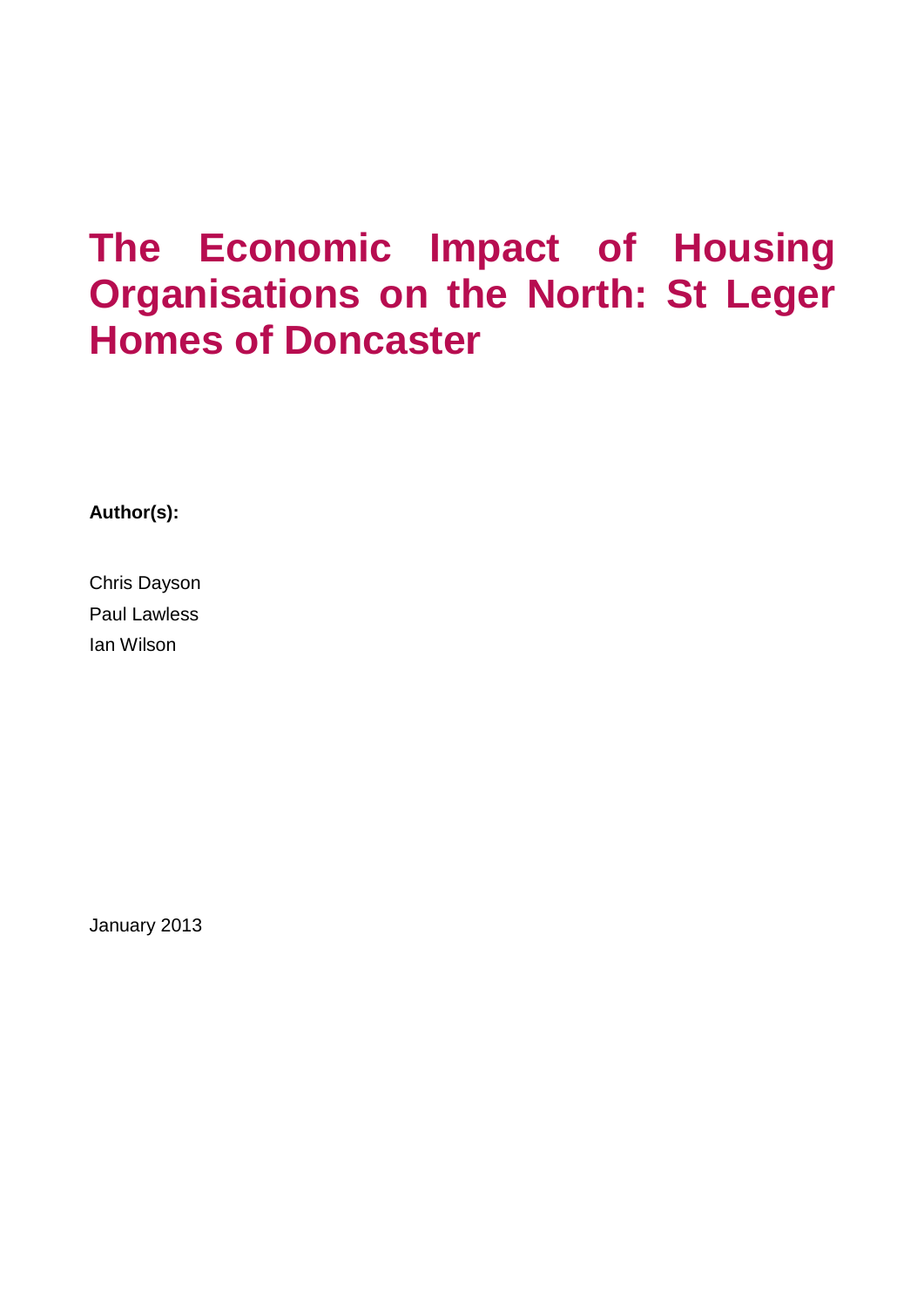## **Contents**

|  | 2.2. |  |  |  |  |
|--|------|--|--|--|--|
|  |      |  |  |  |  |
|  | 3.1. |  |  |  |  |
|  |      |  |  |  |  |
|  |      |  |  |  |  |
|  | 4.1. |  |  |  |  |
|  | 4.2. |  |  |  |  |
|  | 4.3. |  |  |  |  |
|  | 4.4. |  |  |  |  |
|  | 4.5. |  |  |  |  |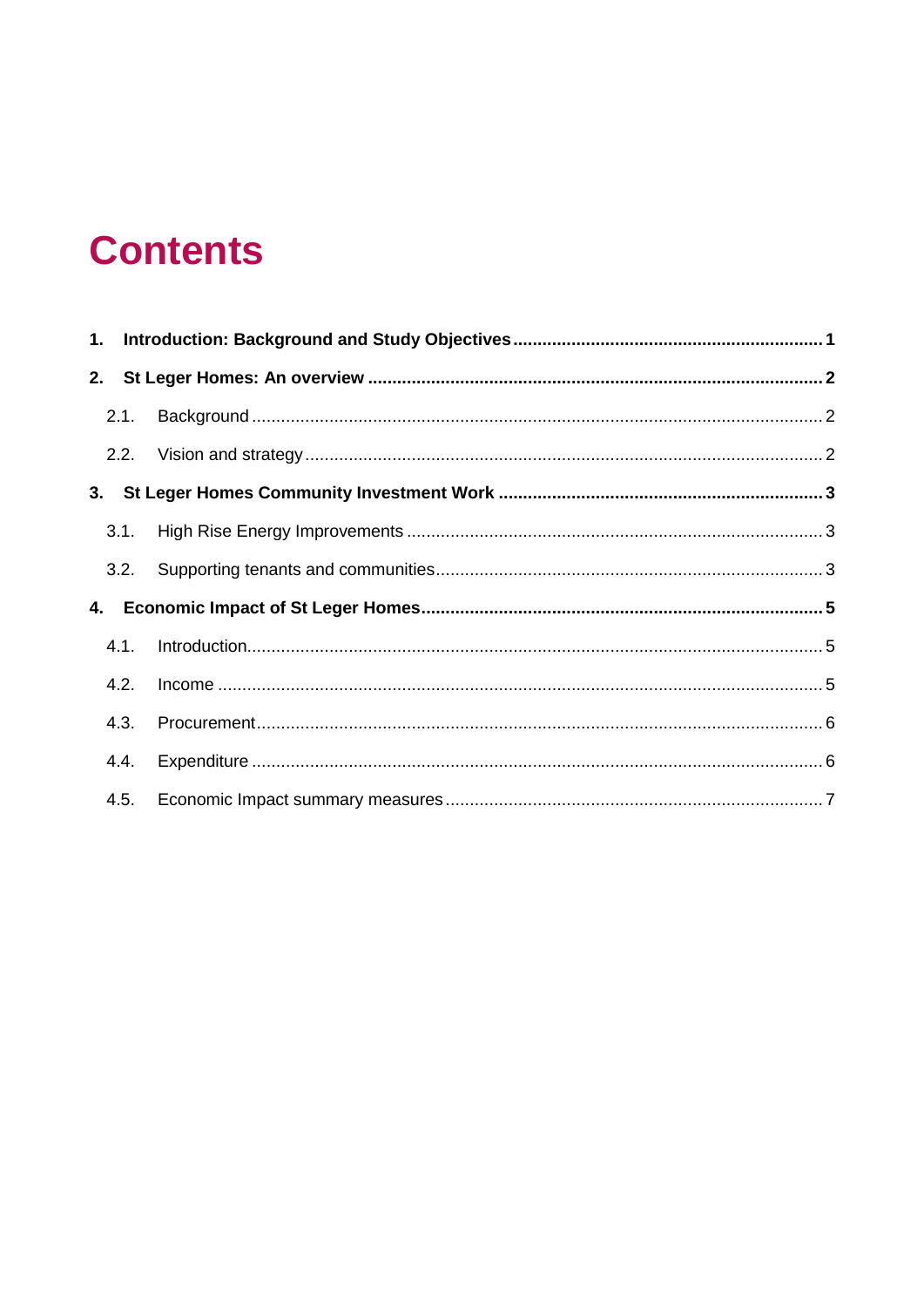## <span id="page-3-0"></span>**Introduction: Background and Study Objectives Background**

In 2012 the Centre for Regional Economic and Social Research (CRESR) at Sheffield Hallam University was commissioned by the Northern Housing Consortium (NHC), to assess the economic impact of housing organisations on the Northern Economy<sup>1</sup>.

The study provides an estimate of the economic impact of housing organisations on the northern economy based on evidence from a survey of members and detailed case study work in seven organisations. It measures the economic activity stimulated directly by the day-to-day activities of housing organisations as well as the additional activity through the intermediate supply chain.

The findings will support the NHC and housing organisations when engaging with Government, funders and other stakeholders and will underpin the case for housing in the North in the run up to the next Comprehensive Spending Review and the next general election. This study also provides a **baseline** against which to assess the impact of the multiple challenges facing housing organisations, such as those arising from Welfare Reform.

This case study report for St Leger Homes of Doncaster forms one of a suite of outputs from the study<sup>2</sup>. It provides an overview of St Leger Homes, including its vision, values and objectives and key facts relating to its day-to-day activities, before providing examples of its community investment work<sup>3</sup>. The report concludes by providing estimates of St Leger Homes' economic impact.

<sup>1</sup> Comprising England's three Northern regions: the North East, the North West and Yorkshire and the Humber  $2$  The main report being available at: Dayson, C. Lawless, P. and Wilson, I. (2013) The Economic Impact of Housing Organisations on the North. Sheffield: CRESR, Sheffield Hallam University.

[http://www.shu.ac.uk/\\_assets/pdf/cresr-Economic\\_Impact\\_Housing\\_Organsiations\\_Main.pdf](http://www.shu.ac.uk/_assets/pdf/cresr-Economic_Impact_Housing_Organsiations_Main.pdf)

-

 $3$ Community investment has been used within this report as a collective term to cover services, facilities and environmental improvements which housing organisations provide for their tenants and the wider communities in which they operate. It encompasses what has previously been termed 'housing plus', 'added value' or regeneration work.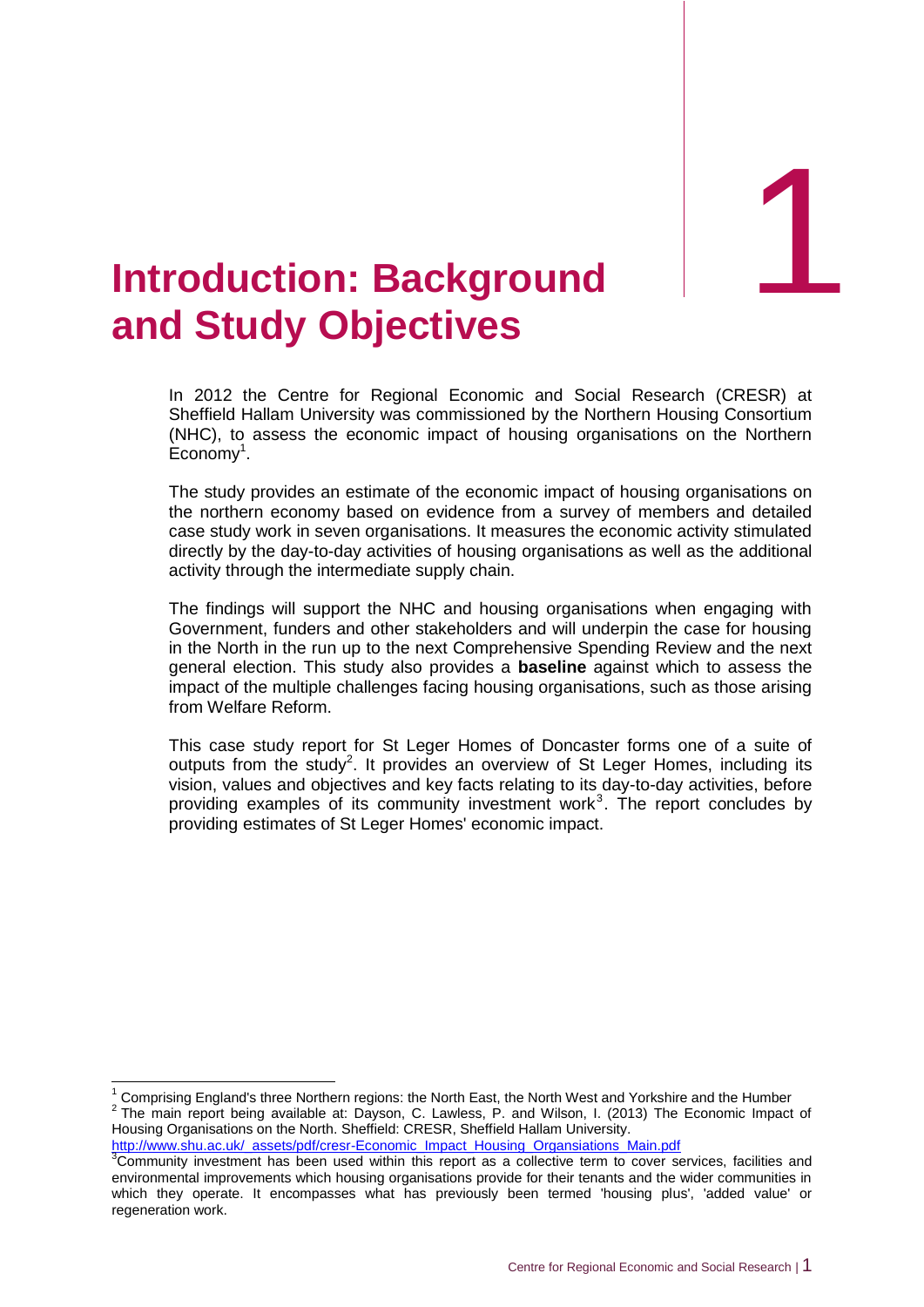**An** 2

### <span id="page-4-0"></span>**St Leger Homes: An overview**

#### <span id="page-4-1"></span>**2.1. Background**

St Leger Homes of Doncaster (St Leger Homes) is an Arms Length Management Organisation (ALMO) established in 2005. Its principal activity is the management and maintenance of the housing stock of Doncaster Metropolitan Borough Council (DMBC), which numbered 20,768 as at 31st March 2012. SLHD is also responsible for the management of the investment programme for the modernisation of the housing stock.

Under a management agreement with DMBC, St Leger Homes receives a fee to manage and maintain the Council's housing revenue account stock: in 2011/12 this amounted to £30.067m with additional fees of £5.63m giving a total turnover of £35.697m.

#### <span id="page-4-2"></span>**2.2. Vision and strategy**

The strategic objectives of St Leger Homes are:

- ensuring they are a customer focused organisation by putting tenants and customers at the heart of what they do
- ensuring they deliver Value for Money by making best use of resources
- addressing the impact of welfare benefit reforms on customers
- supporting communities and individuals by tackling crime and anti-social behaviour, and providing support to sustain tenancies
- improving performance to build on excellent service delivery
- maintaining and improving homes and properties by investing wisely and managing effectively
- improving communications both internally and with others
- developing opportunities for new business growth and diversification.

This strategy is underpinned by four core values:

- fairness ensure equality and diversity is integral to all they do
- excellence provide efficient, excellent services to all customers
- empowerment empower and involve staff and tenants through meaningful consultation
- local work in partnership with other organisations.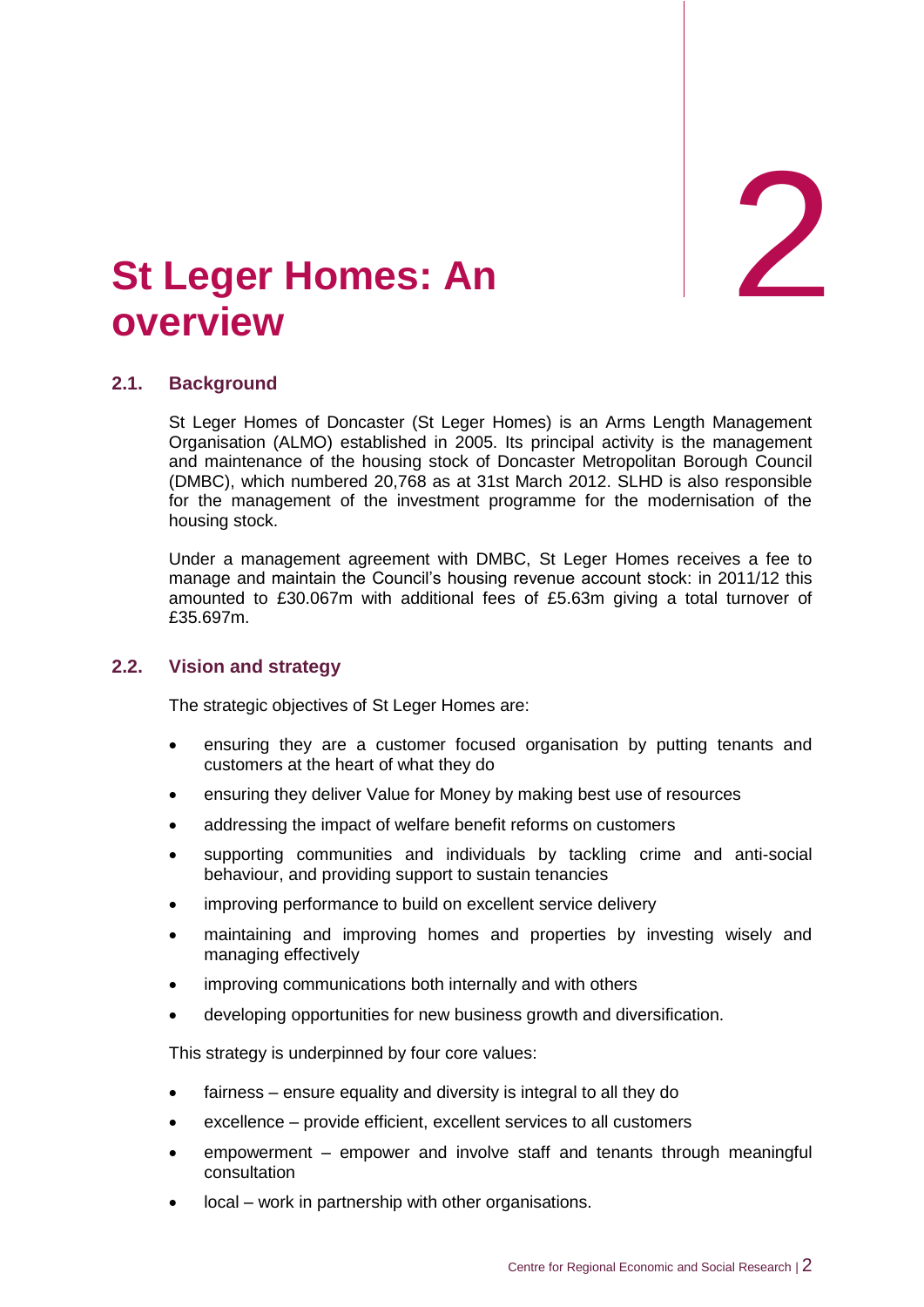## <span id="page-5-0"></span>3. **St Investment Work Leger Homes Community**

#### <span id="page-5-1"></span>**3.1. High Rise Energy Improvements**

In 2011/12 St Leger Homes undertook major energy improvements in eight 1960s high rise tower blocks in central Doncaster. The project cost £5.3 million. It was primarily funded by DMBCl supported by HCA Decent Homes backlog funding and an additional grant of £656,000 provided by the Department of Energy and Climate Change's programme: 'Community Energy Saving Programme' (CESP).

This improvement programme encompassed three blocks of flats at Intake and five at Balby Bridge. Over time the buildings had become shabby and were increasingly difficult to keep warm. Between November 2011 and June 2012 a number of improvements were made to the properties:

- rendering of the external structure with thermal cladding
- double glazed doors and windows
- upgraded central heating systems.

Since the improvements were completed in June 2012 a number of benefits have been identified:

- reduced fuel bills of up to 50 per cent for tenants
- reductions in carbon emissions: estimated to be at least 136,000 tons of carbon saved April-Sept 2011/12
- protection of the buildings against corrosion and structural decay, resulting in upstream savings in maintenance costs
- aesthetic improvements to the built environment, contributing to the regeneration of central Doncaster.

#### <span id="page-5-2"></span>**3.2. Supporting tenants and communities**

St Leger Homes is involved in a number of initiatives providing support for tenants and other local people involved in voluntary and community activity. For example, through its involvement in the Efficiency North procurement vehicle, the tenants and communities with whom St Leger Homes are involved are able to access the '4 Good Fund' small grants programme. The 4 Good Fund is one of Efficiency North's delivery vehicles for social and economic regeneration in the communities of its member organisations. A small percentage of all Efficiency North Procurement Framework project fees and all Re:allies Materials Framework fees are contributed to the Fund. The contribution is relative to the value of the project and capped at a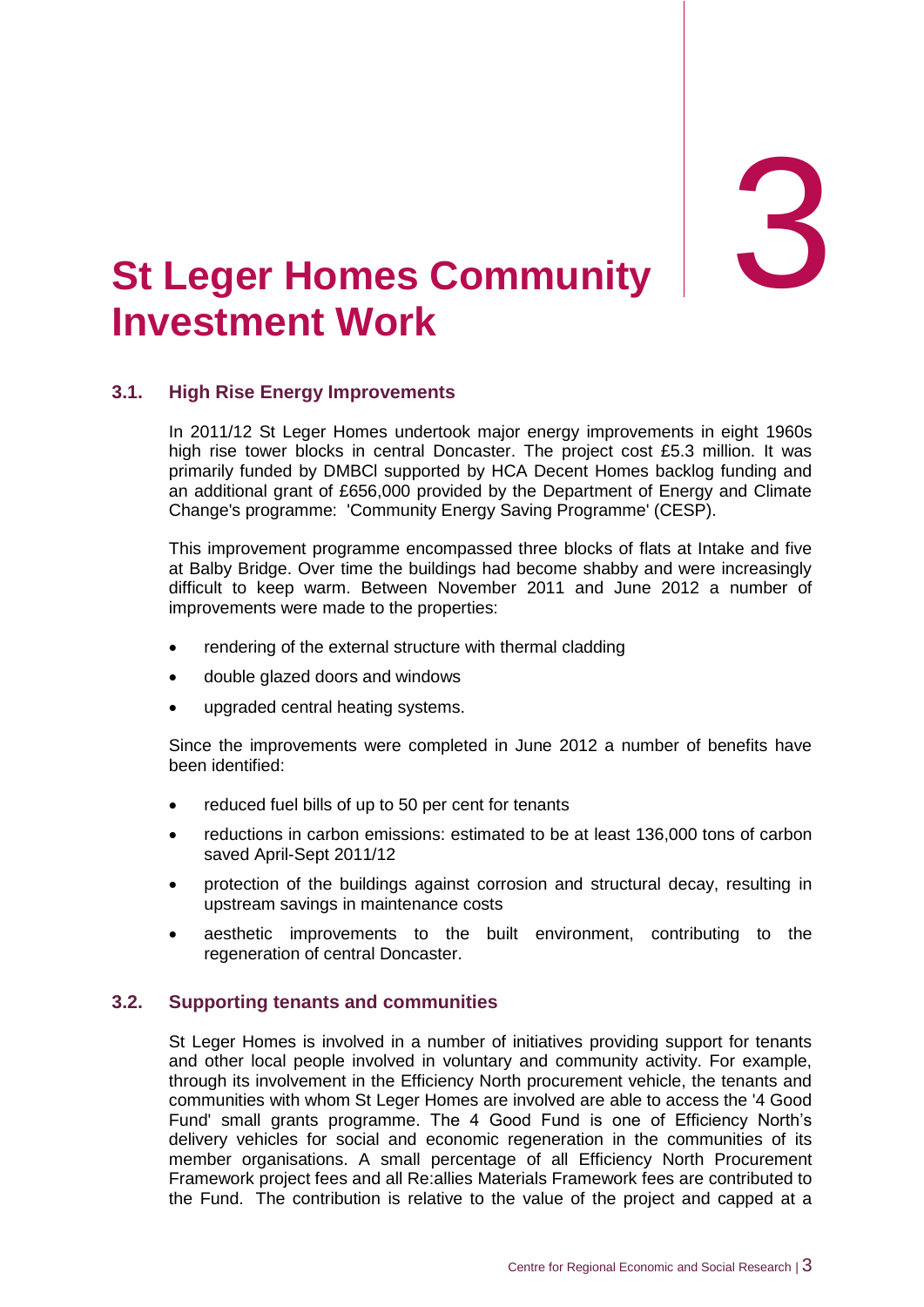maximum of £10,000. Contractors also have the option offer to make a contribution in time of up to 50 per cent of their total Fund contribution for any project to build a "Time Bank". Contributions to the Funding Pot are accrued on an annual basis.

Groups from all of the organisations which have used the Frameworks are invited once a year to submit funding bids for projects that have been developed in response to locally identified needs. To qualify, projects must demonstrate that they are sustainable, locally sourced, engage local small to medium enterprises (SMEs), and encourage self-sufficiency, empowerment and sustainability. Up to £5,000 is available for each project.

Examples of Doncaster based projects supported through the 4 Good Fund include:

- the 'Community Employment and Social Regen' project developed by the Yorkshire Main Community in Edlington received funding to employ a trainer to provide a range of employability and life skills including first aid and food hygiene
- Ennerdale Tenants and Residents Association received funding to support their project to refurbish Ennerdale Community Centre
- Friends of Martinwells Lake received funding to purchase materials for information signage and landscaping on a site which had been transformed by local volunteers from a disused derelict brickpond into a lake and nature reserve. The nature reserve benefits all of the community and also generates income for its upkeep from the sale of fishing rights.
- St Leger Homes is also able to respond to other external funding opportunities on behalf of its tenants and communities. For example, in 2011/12 it secured a grant of more than £100,000 to provide community garden sites to grow food from 'Local Food', a £57.5 million programme supported by the Big Lottery Fund.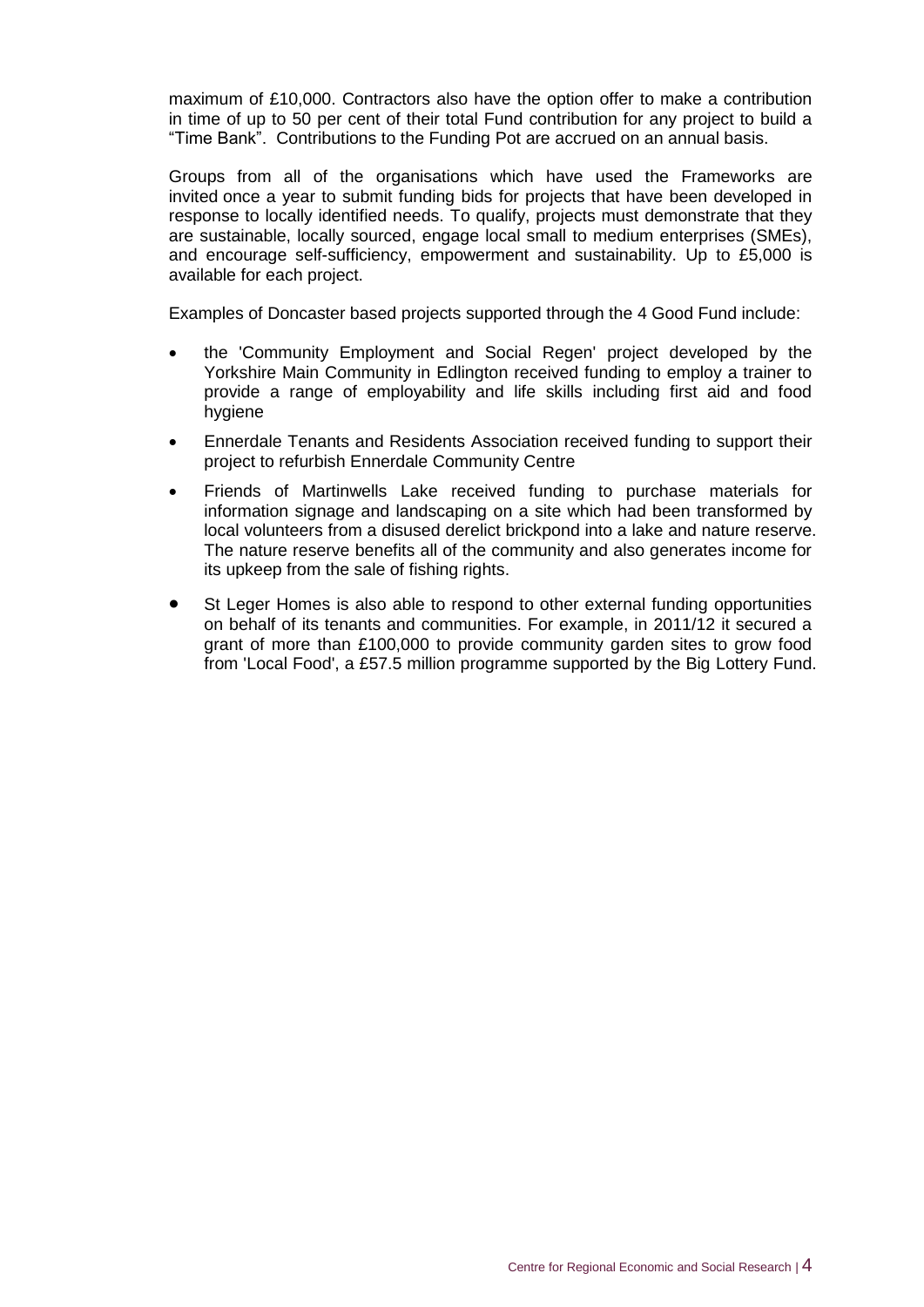# <span id="page-7-0"></span>Economic Impact of St Leger **4. Homes**

#### <span id="page-7-1"></span>**4.1. Introduction**

This section provides estimates of the economic impact of St Leger Homes. Economic Impact for 2011/12 has been assessed for three key economic measures:

- expenditure (output)
- Gross Value Added (GVA): the value of output produced minus intermediate output
- employment.

The study incorporates both **direct and indirect impacts**:

- direct impact: the value to the economy directly attributable to the activities of St Leger Homes: money flowing into the economy through expenditure on day-today activities
- indirect supplier effects: the ripple effect through the immediate supply chain providing goods and services to housing organisations
- indirect income induced effects: arising outside the immediate supply chain as a result of expenditure by employees of both St Leger Homes and of organisations in the immediate supply chain.

Before summarising the economic impact of St Leger Homes on the Northern economy three preceding sections look at factors affecting economic impact: income, procurement and expenditure.

#### <span id="page-7-2"></span>**4.2. Income**

The amount of income which St Leger Homes received is important in assessing economic impact as it affects the level of gross expenditure. In the financial year 2011/12 St Leger Homes' income was £39.387 million:

- £35.697 million (91 per cent) from management fees
- £1.890 million (5 per cent) from grants
- £0.969 million (2.5 per cent) from the Affordable Homes Programme.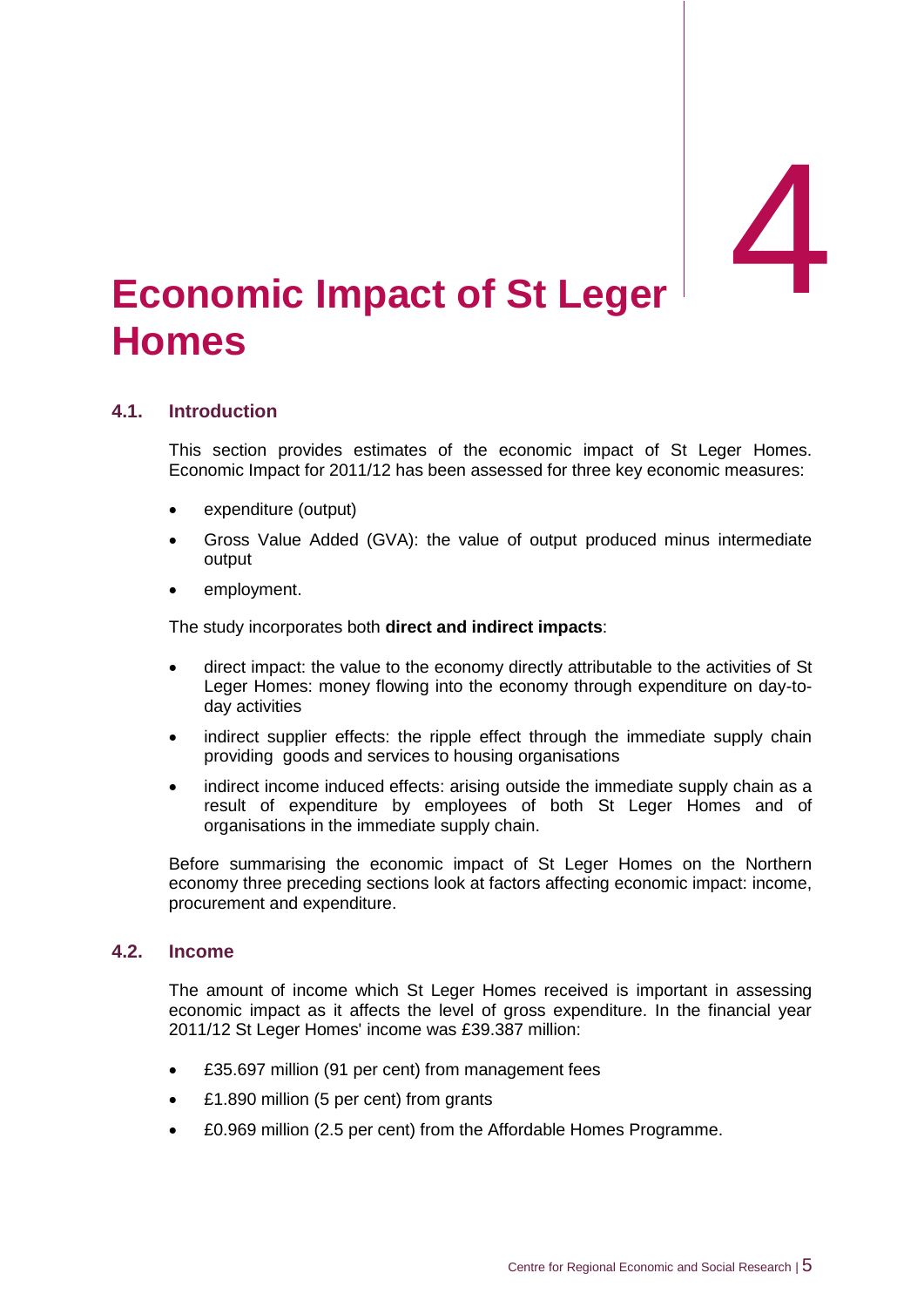#### <span id="page-8-0"></span>**4.3. Procurement**

Procurement is important in determining leakage of expenditure out of the local economy. How, where and with whom St Leger Homes spends its money is driven by a comprehensive Procurement Strategy. The strategy helps the organisation to achieve optimum allocation of its resources by obtaining the best possible value for money in the goods and services it requires to carry out its activities. The strategy includes a commitment to promote and stimulate the local economy and encourage the local supplier market, including voluntary and community sector suppliers. This is underpinned by a commitment to economic regeneration and recognition of the benefits of working with small businesses in order to develop and stimulate a varied and competitive marketplace, which in turn helps to sustain the local community. In support of this commitment, St Leger Homes has produced a pamphlet 'How to do Business with St Leger Homes' which explains to SME's how their procurement processes work so that they are better equipped to tender for work. This has been accompanied by a simplification and a standardising of procurement documents to ease the administrative burden of tendering for work.

The evaluation of supplier tender submissions is weighted to take into account social demographics, where appropriate and relevant. Suppliers are also required to submit an 'Employment and Skills Plan' in which they commit to a number of initiatives that will support the local economy. This may include targets for activities and outputs such as:

- school/college visits and workshops
- work experience and entry level qualifications
- apprenticeships
- provision of skills and qualifications
- progression in to permanent employment.

Submissions are assessed on the extent to which employment and skills requirements in the tender have been met, with the score contributing the overall tender evaluation score.

#### <span id="page-8-1"></span>**4.4. Expenditure**

The value of gross expenditure, the percentage of expenditure going to local suppliers (net expenditure), and the composition of expenditure (i.e. how money has been spent) are all relevant to economic impact calculations.

In 2011/12 St Leger Homes had a gross expenditure of £61.999 million. Of this £61.002 million (98 per cent) went to suppliers based in England's three Northern regions.

How this money was spent affects economic impact calculations through the magnitude of the indirect effect. Certain types of expenditure, such as that on construction, are associated with a larger 'multiplier effect', that is they stimulate a greater ripple effect through the supply chain than do other types of expenditure. Analysis of how St Leger Homes spent its money reveals:

 expenditure on refurbishment and purchase of housing properties (£33.986 million) accounted for more than half of gross expenditure (55 per cent) with 100 per cent of this going to suppliers based in the North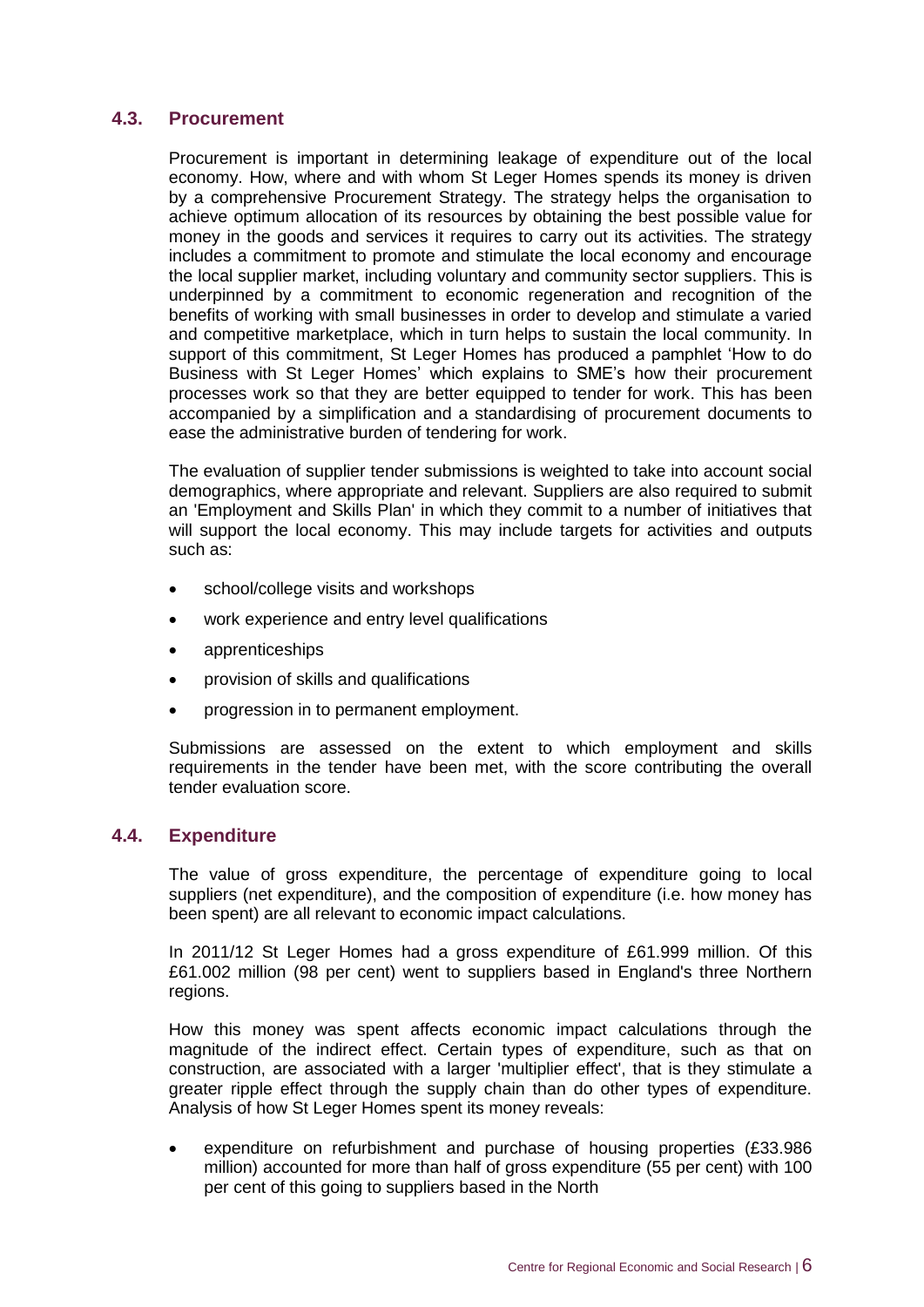• £12.953 million (21 per cent) was spent on direct staff costs<sup>4</sup> all of which went to employees residing in the North.

#### <span id="page-9-0"></span>**4.5. Economic Impact summary measures**

Table 4.1 summarises St Leger Homes' economic impact on the Northern Economy. This study estimates that in 2011/12 St Leger Homes:

- supported £123.065 million worth of expenditure (output); £61.002 million directly and £62.064 million indirectly through the intermediate supply chain
- created an estimated GVA of £57.846 million; £26.844 million directly and £31.002 million indirectly through the intermediate supply chain
- supported 1,560 FTE jobs; 664 directly and a further 896 indirectly within the intermediate supply chain.

|                                         | <b>Direct Impact</b> | <b>Indirect Impact</b> | <b>Total Impact</b> |
|-----------------------------------------|----------------------|------------------------|---------------------|
| Output:<br><b>£thousands</b>            | 61,002               | 62,064                 | 123,065             |
| Gross Value Added:<br><b>£thousands</b> | 26,844               | 31,002                 | 57,846              |
| <b>Employment:</b><br>(FTEs)            | 664                  | 896                    | 1,560               |

#### **Table 4.1: Summary of economic impact on the Northern economy, 2011/12**

Source: CRESR survey (2012)

Table 4.2 summarises the economic impact of St Leger Homes on both the Yorkshire and the Humber and Doncaster local authority area. Here it is estimated that in 2011/12 St Leger Homes:

- supported £116.388 million worth of expenditure (output) both directly and indirectly in Yorkshire and the Humber
- created an estimated £48.853 million worth of GVA both directly and indirectly in Yorkshire and the Humber
- supported 1,176 FTE jobs both directly and indirectly in Yorkshire and the Humber
- supported £46.980 million worth of expenditure (output) directly in the Doncaster economy
- created £26.844 million worth of GVA directly for the Doncaster economy
- supported 664 FTE jobs based within the Doncaster local authority area.

 $\overline{a}$ 

<sup>&</sup>lt;sup>4</sup> This figure is an estimate of net wages paid to employees